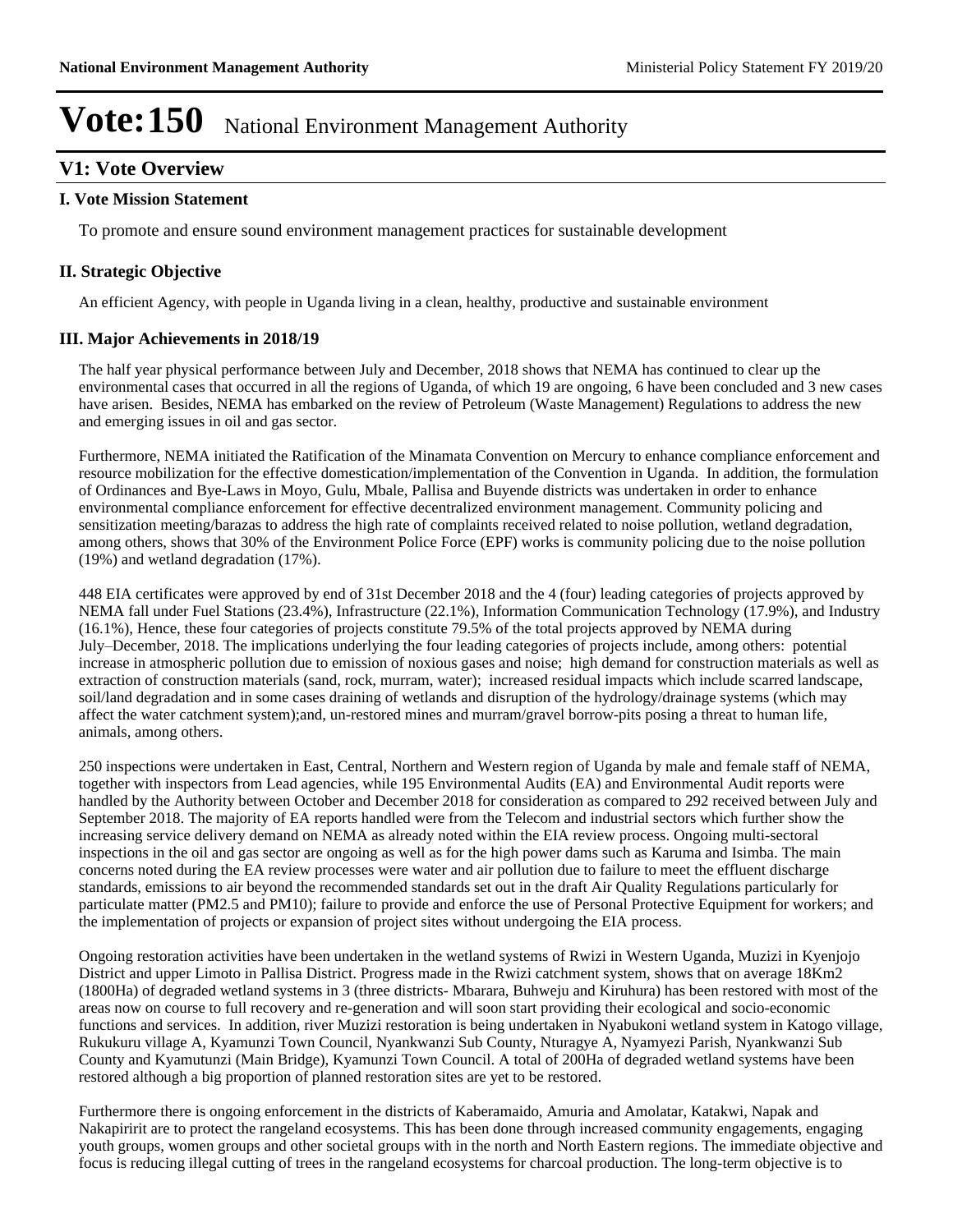eliminate destructive use of rangeland ecosystems including the trees in the landscape while exploring and promoting sustainable use options that protect rangeland ecosystems and the vital ecosystem services they provide, and for the benefits of local communities.

The Oil and Gas Unit at NEMA has provided tremendous support to the sector through environmental monitoring and inspections of Oil and Gas activities in the Albertine Graben, in western part of Uganda and stakeholder engagements where notably 2 (two) public dialogues (public hearings) were organized in Nwoya and Bullisa districts that focused on the TILENGA oil and gas development infrastructure. The public hearings provided more information to the EIA review process due to the inputs that the various stakeholders provided in the two public meetings.

NEMA held technical back-stopping meetings in 14 District Local Governments with an aim of promoting public participation, ensure that environmental concerns, values and green economy aspects are integrated into District Development Plans and involvement of the local people at the local government in decision making on green economy and environmental protection. Western, the greater Masaka, Northern region, Karamoja, Central, Eastern, and Bunyoro regions were targeted for these meetings. The meetings were designed to improve on the capacity of the local governments in the integration of green economy and sustainable environment management at local government levels.

Awareness raising on critical and emerging environmental issues across the country has been carried out, aimed at appraising and dialoguing with communities on natural resources management issues, and to promote public awareness. Schools such as Merryland High School, where a total of 61 students (35 male and 26 female) and Kampala University were sensitized on environmental management, while communities in Napak, Buikwe, Kayunga, Luweero, Serere, Kumi, Namisindwa, and Ntungamo were sensitized on sustainable management of fragile ecosystems. In addition, baseline surveys and trainings were undertaken in various schools in west Nile regions targeting the increased refugees that require close monitoring on sustainable use of natural resources.

In order to promote energy efficiency in schools, the Authority conducted a training of selected school administrators, teachers in the school management committee or one in charge of environment management in the schools in Soroti district as a case study where a total of 57 (23 female and 34 male) persons were trained on energy conservation initiatives at schools and households. Institutional energy saving stoves were established in 4(four) primacy schools- Amen, Kichinjaji, Madera Boys, and Nakatunya Primary schools. The energy saving stoves are expected to reduce energy consumption in schools and lower costs substantially.

NEMA has supported 6 resource centers in district that have resource centers and those that do not have. These districts include; Lira, Jinja, Busia, Kapchorwa, Buikwe, Mbale, Kumi, Luweero, Lira, Nwoya, Gulu,Arua,Zombo, Yumbe, Mpigi,Mbarara,Isingiro, Kanungu ,Kabarole, Kamwenge, Kibaale, Hoima,Masindi, Bushenyi, Ntungamo,Ibanda,Kalungu and Rakai. The district resource centres have improved on access to environmental information and are expected to enhance environmental literacy at district levels.

There is increased access to NEMA library because of quick information retrieval, with increasing number of readers that has enhanced access to environmental information and education. The total number of users received by the Library between July and December, 2018 was 165 of which 67% were male and 33% were female as seen in figure 2. The library continues to train interns where 60% were males and 40% females, while the user enquiries received and referred to other information centers totaled to 20, of which 30% were males and 70% females. By December 31, 2018, NEMA staffing level was at 128 of which 73 are male while 55 are female. All vacant posts within the authority have been filled-up as regular as expected

## **IV. Medium Term Plans**

1. In the medium Term, NEMA will support DLGs in ensuring that environment management is prioritized at local levels. The Authority will further ensure and continue to advocate for funding so that DLGs are well equipped and facilitated to carry out their decentralized Environmental management function.

2. With increased activities in the Albertine Graben in relation to the production of Oil and Gas, NEMA will continue and strengthen the monitoring of the Oil and Gas activities including EIA reviews for the Oil pipeline and refinery projects in liaison with Lead agencies

3. NEMA will continue to support Restoration of Degraded Fragile Ecosystems and the conservation of threatened species, given the vast ecosystems threatened in all regions of Uganda, given that the impacts affect livelihoods of men, women, children and the older persons including persons with disability. It will target over 35 percent area restored as a proportion of total catchment degraded

4. In the medium term, NEMA will strengthen E-waste management together with its Lead agencies given the increasing use of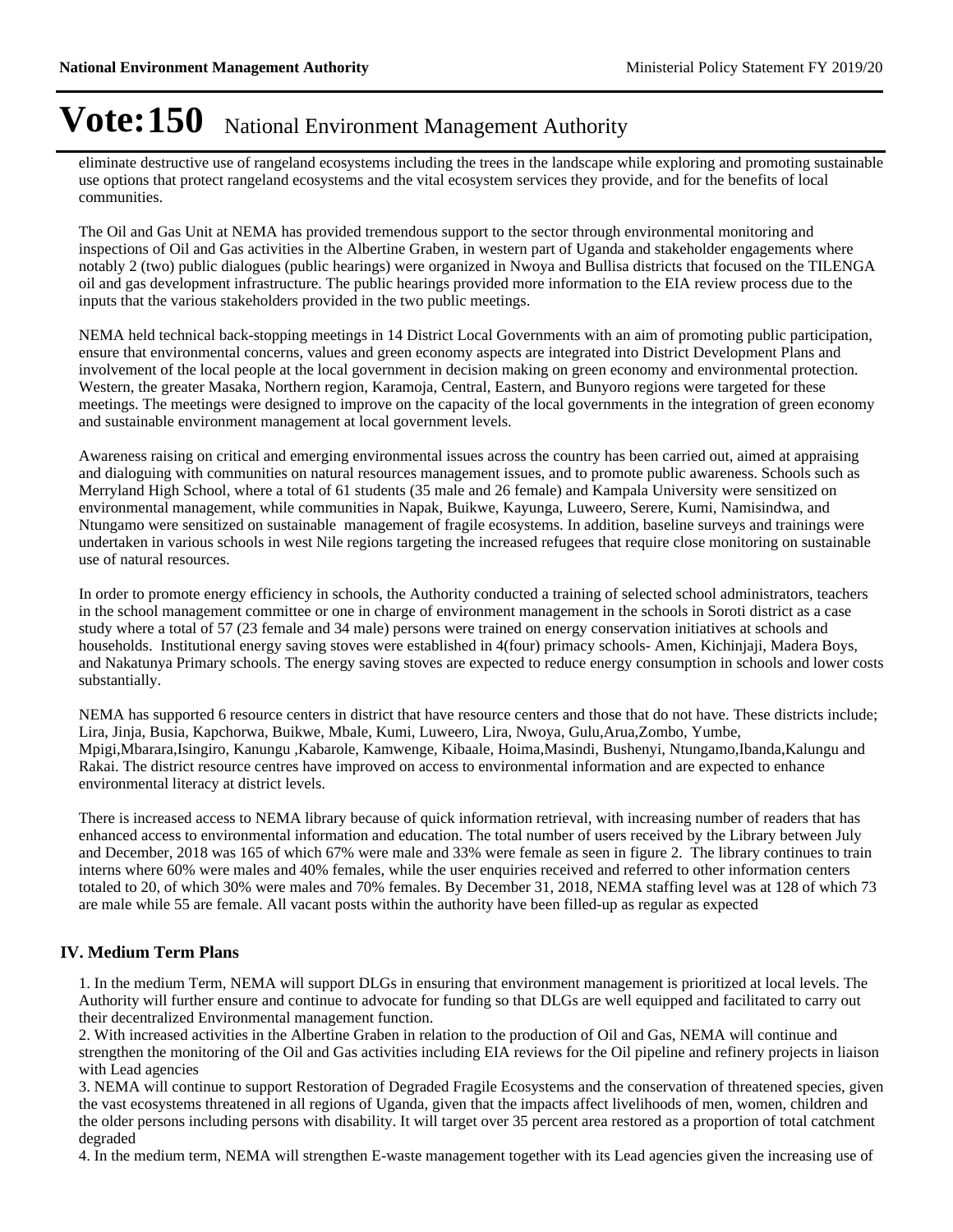electronics by both males and females, the young and the older persons and persons with disabilities. This increased use leads to increased E-waste generation across all regions of Uganda, including private and public institutions.

5. Thematic baseline Verifications, routine compliance monitoring and inspections for projects in the west, East, North and Eastern parts of Uganda will be key to keep the brown environment compliance levels high. Given the number of new projects that need baseline verifications and the routine monitoring, this drives the cost high

6. Support to increasing environmental literacy and awareness creation targeting all Ugandans irrespective of gender, religious affiliation, ethnic background or any other, so as to create a mind change for improved and sustainable environment management 7. Equip and strengthen the established regional offices in Mbale, Lira and Mbarara, including, tooling and re-tooling of staff. Support to the Litigation function including review and development of regulations for the operationalization of the NE-Bill once enacted into law.

8. NEMA will ensure effective representation of the country in MEAs and earmark funding opportunities to compliment the GoU funds for improved environment management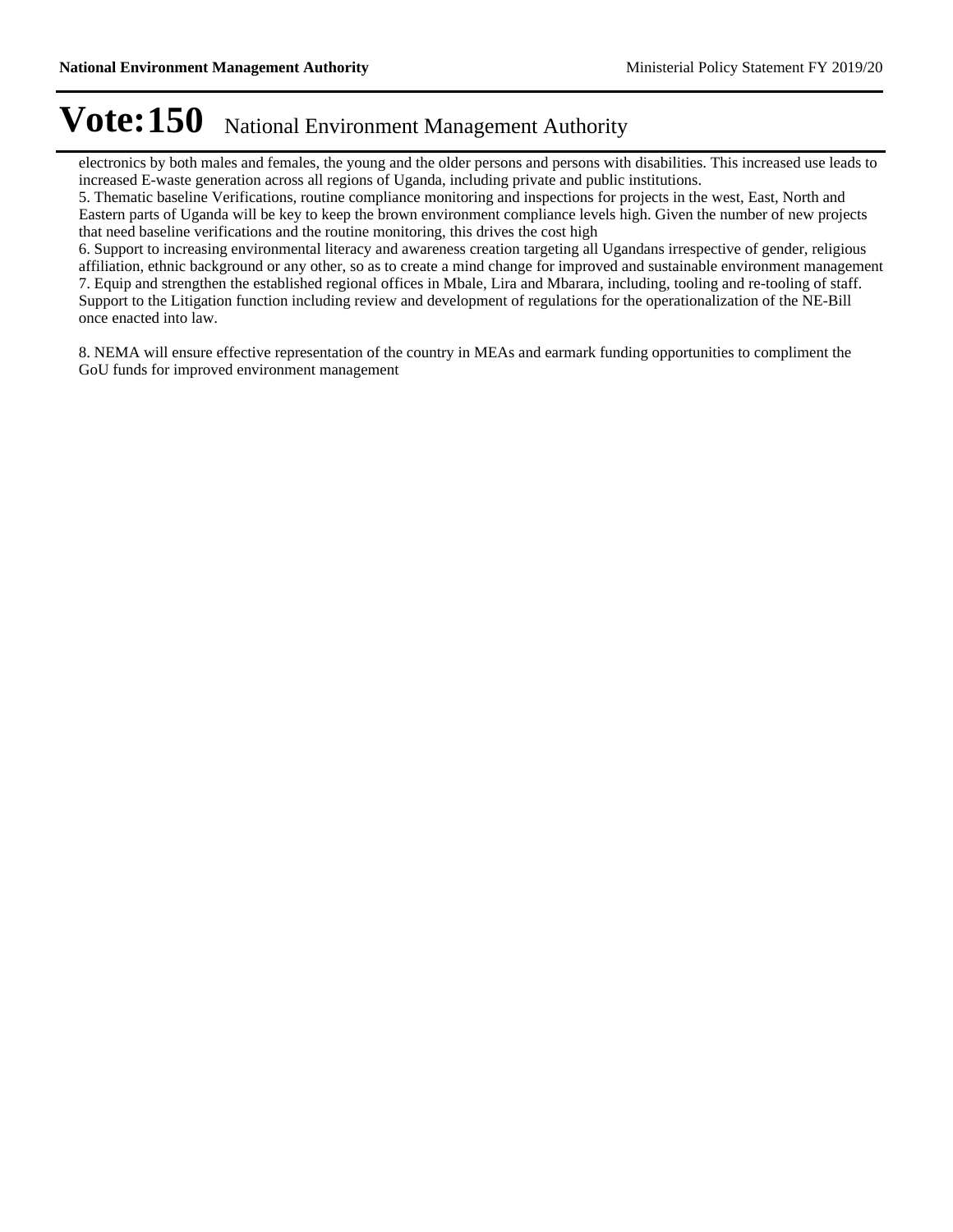# **V. Summary of Past Performance and Medium Term Budget Allocations**

**Table 5.1: Overview of Vote Expenditures (UShs Billion)**

| 2018/19          |                                                      |                    | <b>MTEF Budget Projections</b> |                                           |         |         |         |         |         |
|------------------|------------------------------------------------------|--------------------|--------------------------------|-------------------------------------------|---------|---------|---------|---------|---------|
|                  |                                                      | 2017/18<br>Outturn | <b>Budget</b>                  | <b>Approved Expenditure</b><br>by End Dec | 2019/20 | 2020/21 | 2021/22 | 2022/23 | 2023/24 |
| <b>Recurrent</b> | Wage                                                 | 4.832              | 6.116                          | 2.898                                     | 6.722   | 7.058   | 7.411   | 7.782   | 8.171   |
|                  | Non Wage                                             | 5.297              | 7.573                          | 3.277                                     | 18.392  | 21.151  | 25.381  | 30.457  | 36.548  |
| Devt.            | GoU                                                  | 0.853              | 0.915                          | 0.227                                     | 1.930   | 2.316   | 2.316   | 2.316   | 2.316   |
|                  | Ext. Fin.                                            | 0.000              | 0.000                          | 0.000                                     | 0.000   | 0.000   | 0.000   | 0.000   | 0.000   |
|                  | <b>GoU</b> Total                                     | 10.982             | 14.605                         | 6.403                                     | 27,044  | 30.525  | 35.108  | 40.554  | 47.035  |
|                  | <b>Total GoU+Ext Fin (MTEF)</b>                      | 10.982             | 14.605                         | 6.403                                     | 27,044  | 30.525  | 35.108  | 40.554  | 47.035  |
|                  | Arrears                                              | 0.000              | 0.000                          | 0.000                                     | 0.000   | 0.000   | 0.000   | 0.000   | 0.000   |
|                  | <b>Total Budget</b>                                  | 10.982             | 14.605                         | 6.403                                     | 27.044  | 30.525  | 35.108  | 40.554  | 47.035  |
|                  | <b>A.I.A Total</b>                                   | 9.123              | 11.731                         | 4.329                                     | 0.000   | 0.000   | 0.000   | 0.000   | 0.000   |
|                  | <b>Grand Total</b>                                   | 20.104             | 26.336                         | 10.731                                    | 27.044  | 30.525  | 35.108  | 40.554  | 47.035  |
|                  | <b>Total Vote Budget</b><br><b>Excluding Arrears</b> | 20.104             | 26.336                         | 10.731                                    | 27.044  | 30.525  | 35.108  | 40.554  | 47.035  |

## **VI. Budget By Economic Clasification**

**Table V6.1 2018/19 and 2019/20 Budget Allocations by Item**

|                                           |        |          | 2018/19 Approved Budget |              |        | 2019/20 Draft Estimates |              |
|-------------------------------------------|--------|----------|-------------------------|--------------|--------|-------------------------|--------------|
| <b>Billion Uganda Shillings</b>           | GoU    | Ext. Fin | AIA                     | <b>Total</b> | GoU    | Ext. Fin                | <b>Total</b> |
| <b>Output Class: Outputs Provided</b>     | 14.066 | 0.000    | 10.911                  | 24.977       | 25,474 | 0.000                   | 25,474       |
| 211 Wages and Salaries                    | 6.248  | 0.000    | 1.510                   | 7.759        | 8.028  | 0.000                   | 8.028        |
| 212 Social Contributions                  | 0.795  | 0.000    | 0.041                   | 0.836        | 0.874  | 0.000                   | 0.874        |
| 213 Other Employee Costs                  | 1.835  | 0.000    | 0.000                   | 1.835        | 2.406  | 0.000                   | 2.406        |
| 221 General Expenses                      | 0.601  | 0.000    | 2.518                   | 3.118        | 3.968  | 0.000                   | 3.968        |
| 222 Communications                        | 0.004  | 0.000    | 0.162                   | 0.166        | 0.325  | 0.000                   | 0.325        |
| 223 Utility and Property Expenses         | 0.230  | 0.000    | 0.294                   | 0.524        | 0.310  | 0.000                   | 0.310        |
| 224 Supplies and Services                 | 0.373  | 0.000    | 0.109                   | 0.482        | 0.371  | 0.000                   | 0.371        |
| 225 Professional Services                 | 1.887  | 0.000    | 0.756                   | 2.643        | 0.405  | 0.000                   | 0.405        |
| 226 Insurances and Licenses               | 0.365  | 0.000    | 0.236                   | 0.601        | 0.212  | 0.000                   | 0.212        |
| 227 Travel and Transport                  | 1.403  | 0.000    | 4.645                   | 6.048        | 6.892  | 0.000                   | 6.892        |
| 228 Maintenance                           | 0.220  | 0.000    | 0.640                   | 0.860        | 1.362  | 0.000                   | 1.362        |
| 281 Property expenses other than interest | 0.105  | 0.000    | 0.000                   | 0.105        | 0.320  | 0.000                   | 0.320        |
| <b>Output Class: Capital Purchases</b>    | 0.538  | 0.000    | 0.820                   | 1.358        | 1.570  | 0.000                   | 1.570        |
| 312 FIXED ASSETS                          | 0.538  | 0.000    | 0.820                   | 1.358        | 1.570  | 0.000                   | 1.570        |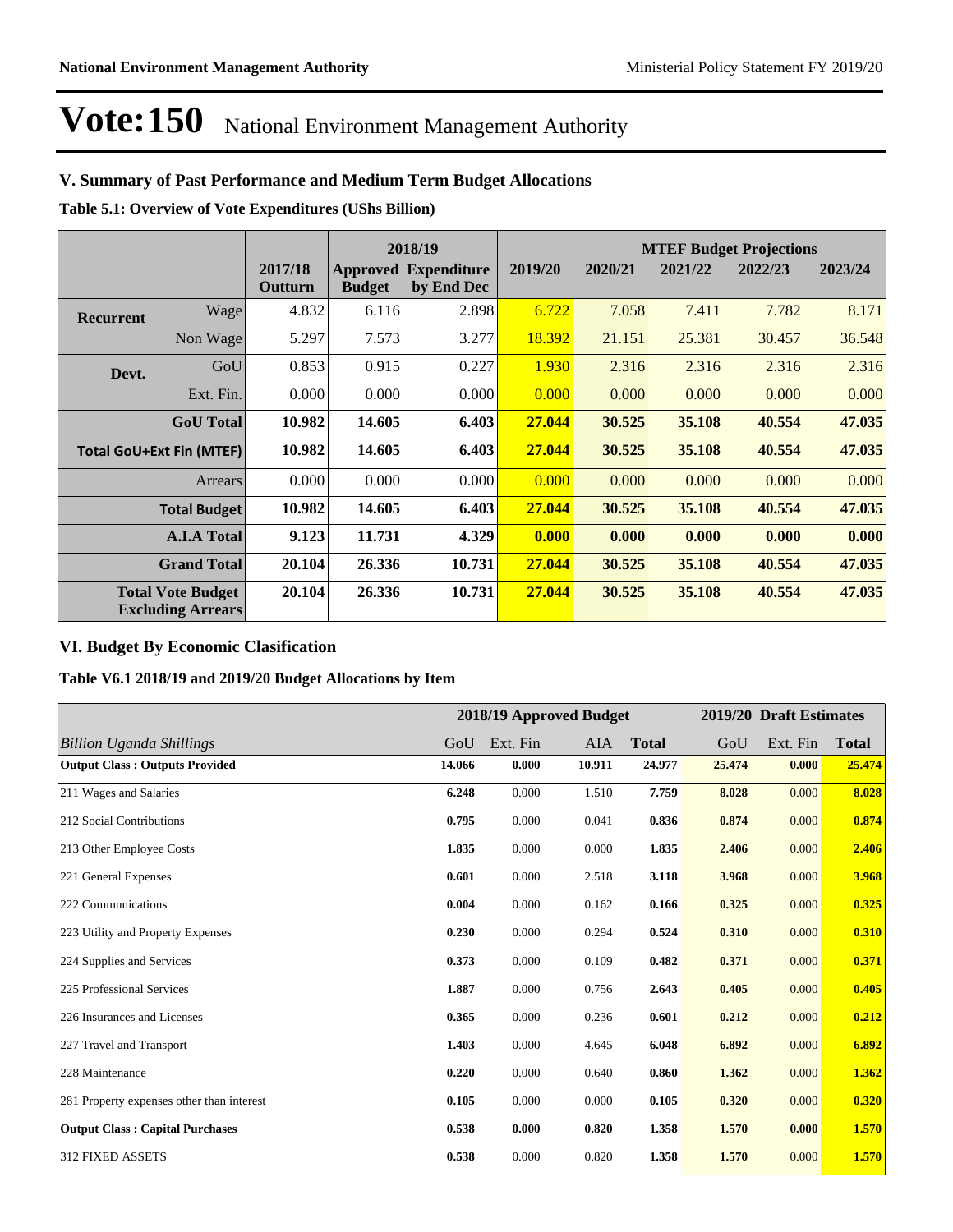| <b>Grand Total:</b>            | 14.605 | 0.000 | 11.731 | 26.336 | 27.044 | 0.000 | 27.044 |
|--------------------------------|--------|-------|--------|--------|--------|-------|--------|
| <b>Total excluding Arrears</b> | 14.605 | 0.000 | 11.731 | 26.336 | 27.044 | 0.000 | 27.044 |

## **VII. Budget By Programme And Subprogramme**

### **Table V7.1: Past Expenditure Outturns and Medium Term Projections by Programme and SubProgramme**

| Billion Uganda shillings       |                                     | FY 2018/19                       |                                   |                                             | <b>Medium Term Projections</b> |         |         |         |
|--------------------------------|-------------------------------------|----------------------------------|-----------------------------------|---------------------------------------------|--------------------------------|---------|---------|---------|
|                                | <b>FY 2017/18</b><br><b>Outturn</b> | <b>Approved</b><br><b>Budget</b> | <b>Spent By</b><br><b>End Dec</b> | 2019-20<br><b>Proposed</b><br><b>Budget</b> | 2020-21                        | 2021-22 | 2022-23 | 2023-24 |
| 51 Environmental Management    | 10.982                              | 26.336                           | 6.403                             | 27,044                                      | 30.525                         | 35.108  | 40.554  | 47.035  |
| Administration<br>101          | 10.129                              | 24.255                           | 6.175                             | 25.114                                      | 28.209                         | 32.792  | 38.238  | 44.719  |
| 1304 Support to NEMA Phase II  | 0.853                               | 2.080                            | 0.227                             | 1.930                                       | 2.316                          | 2.316   | 2.316   | 2.316   |
| <b>Total for the Vote</b>      | 10.982                              | 26.336                           | 6.403                             | 27.044                                      | 30.525                         | 35.108  | 40.554  | 47.035  |
| <b>Total Excluding Arrears</b> | 10.982                              | 26.336                           | 6.403                             | 27,044                                      | 30.525                         | 35.108  | 40.554  | 47.035  |

#### **VIII. Programme Performance and Medium Term Plans**

#### **Table V8.1: Programme Outcome and Outcome Indicators ( Only applicable for FY 2019/20)**

| <b>Programme:</b>                                                                                                                     | 51 Environmental Management                                                                                                                                                       |                 |                  |               |            |                   |  |  |
|---------------------------------------------------------------------------------------------------------------------------------------|-----------------------------------------------------------------------------------------------------------------------------------------------------------------------------------|-----------------|------------------|---------------|------------|-------------------|--|--|
| <b>Programme Objective</b>                                                                                                            | To promote and ensure sound environment management and prudent use of environment and natural<br>resources in Uganda for improved livelihoods and betterment of all women and men |                 |                  |               |            |                   |  |  |
| <b>Responsible Officer:</b>                                                                                                           | Dr. Tom O. Okurut                                                                                                                                                                 |                 |                  |               |            |                   |  |  |
|                                                                                                                                       | <b>Programme Outcome:</b> Environmental Compliance and Enforcement Strengthened                                                                                                   |                 |                  |               |            |                   |  |  |
|                                                                                                                                       | Sector Outcomes contributed to by the Programme Outcome                                                                                                                           |                 |                  |               |            |                   |  |  |
| 1. Improved Weather, Climate and Climate Change Management, Protection and Restoration of Environment and Natural<br><b>Resources</b> |                                                                                                                                                                                   |                 |                  |               |            |                   |  |  |
|                                                                                                                                       | <b>Performance Targets</b>                                                                                                                                                        |                 |                  |               |            |                   |  |  |
| <b>Outcome Indicators</b>                                                                                                             |                                                                                                                                                                                   |                 |                  | 2019/20       | 2020/21    | 2021/22           |  |  |
|                                                                                                                                       |                                                                                                                                                                                   | <b>Baseline</b> | <b>Base year</b> | <b>Target</b> | Projection | <b>Projection</b> |  |  |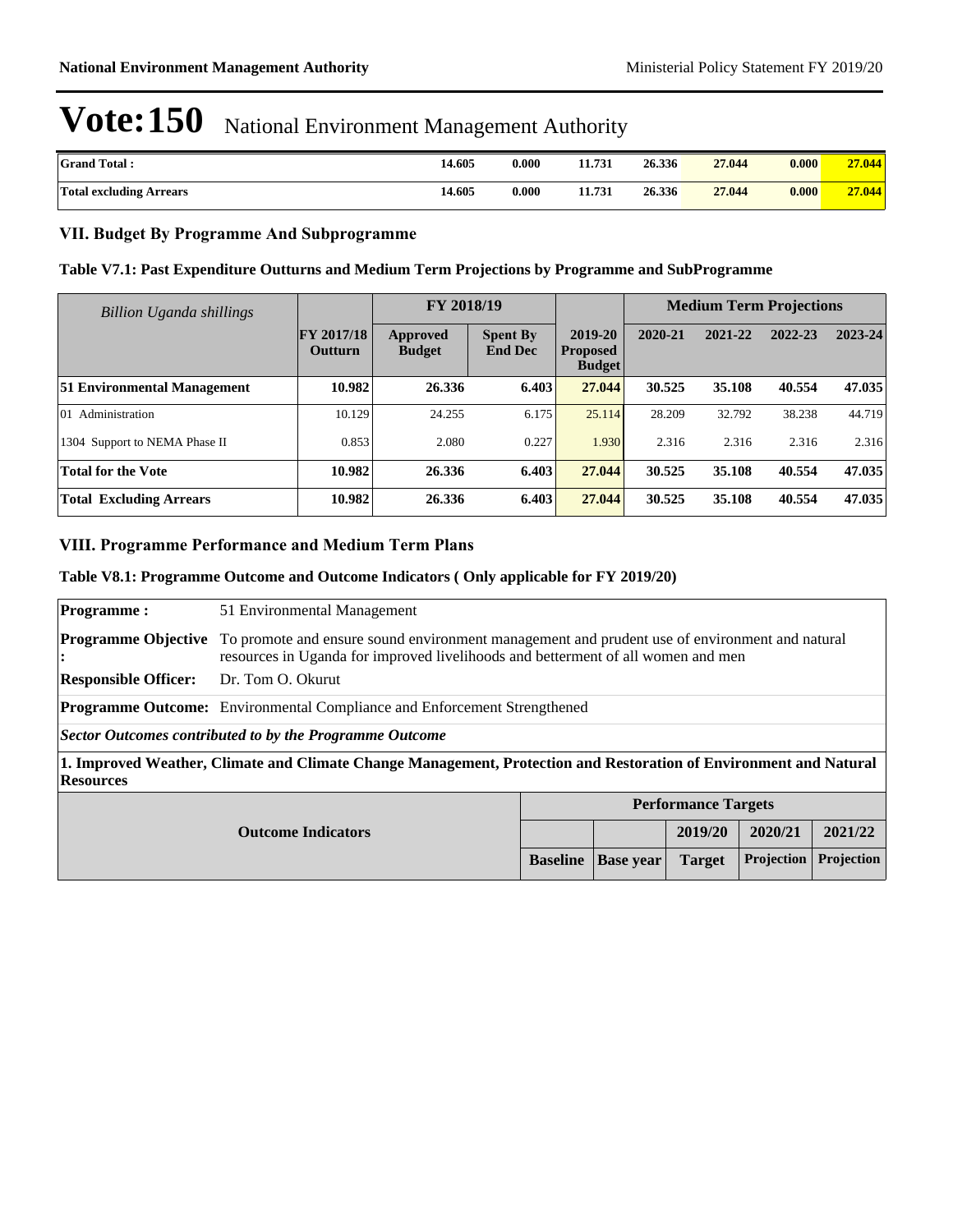| • Percentage level of environmental Compliance by Projects and Facilities                                                          | 83%                     | 85%   | 88%   |
|------------------------------------------------------------------------------------------------------------------------------------|-------------------------|-------|-------|
| • Percentage area of degraded catchment areas protected by location                                                                | 30%                     | 35%   | 40%   |
| <b>SubProgramme: 01 Administration</b>                                                                                             |                         |       |       |
| Output: 01 Integration of ENR Management at National and Local Government levels                                                   |                         |       |       |
| No. of MDAs integrating environmental concerns into sector policies and plans                                                      | 70                      | 90    | 95    |
| No. of LGs integrating environmental concerns into sector policies and plans                                                       | <b>110</b>              | 115   | 120   |
| Output: 02 Environmental compliance and enforcement of the law, regulations and standards                                          |                         |       |       |
| No. of environmental inspections and audits undertaken                                                                             | 1,500                   | 1,600 | 1,700 |
| No. of developers compliant to EIA certificate conditions                                                                          | 1,275                   | 1,360 | 1,445 |
| No. of EIA certificates issued                                                                                                     | 800                     | 850   | 890   |
| Output: 03 Acess to environmental information/education and public participation increased                                         |                         |       |       |
| No. of awareness campaigns conducted                                                                                               | $\overline{\mathbf{8}}$ | 10    | 15    |
| No. of institutions supported to integrate education for sustainable development in all forms of learning<br>(formal and informal) | 20                      | 25    | 30    |
| No. of institutions that have integrated education for sustainable development in all forms of learning<br>(formal and informal)   | 20                      | 25    | 30    |
| Output: 04 The institutional capacity of NEMA and its partners enhanced                                                            |                         |       |       |
| No. of interventions implemented with CSOs and the private sector                                                                  | 5                       | 7     | 9     |
| Output: 05 National, regional and international partnerships and networking strengthened                                           |                         |       |       |
| No. of MEA decisssions implemented                                                                                                 | 5                       | 7     | 7     |

# **IX. Major Capital Investments And Changes In Resource Allocation**

### **Table 9.1: Major Capital Investment (Capital Purchases outputs over 0.5Billion)**

| FY 2018/19                                                                                    | <b>FY 2019/20</b> |                                                                                                                                                                                                                 |                                                      |
|-----------------------------------------------------------------------------------------------|-------------------|-----------------------------------------------------------------------------------------------------------------------------------------------------------------------------------------------------------------|------------------------------------------------------|
| <b>Appr. Budget and Planned Outputs</b><br><b>Expenditures and Achievements by</b><br>end Dec |                   |                                                                                                                                                                                                                 | <b>Proposed Budget and Planned</b><br><b>Outputs</b> |
| Vote 150 National Environment Management Authority                                            |                   |                                                                                                                                                                                                                 |                                                      |
| Program: 09 51 Environmental Management                                                       |                   |                                                                                                                                                                                                                 |                                                      |
| Development Project : 1304 Support to NEMA Phase II                                           |                   |                                                                                                                                                                                                                 |                                                      |
| Output: 09 51 75 Purchase of Motor Vehicles and Other Transport Equipment                     |                   |                                                                                                                                                                                                                 |                                                      |
| Acquire new fleet of vehicles                                                                 |                   | The approval from Ministry of Public Service<br>has has been received, the next action will be to<br>engage with t Ministry of Works and Transport<br>regarding the specifications of the vehicles<br>required. | <b>Purchase of Motor vehicle</b>                     |
| <b>Total Output Cost(Ushs Thousand)</b>                                                       | 340,000           | 0                                                                                                                                                                                                               | 940,000                                              |
| Gou Dev't:                                                                                    | $\mathbf{0}$      | $\Omega$                                                                                                                                                                                                        | 940,000                                              |
| Ext Fin:                                                                                      | $\mathbf{0}$      | $\Omega$                                                                                                                                                                                                        |                                                      |
| $A.I.A$ :                                                                                     | 340,000           | $\Omega$                                                                                                                                                                                                        |                                                      |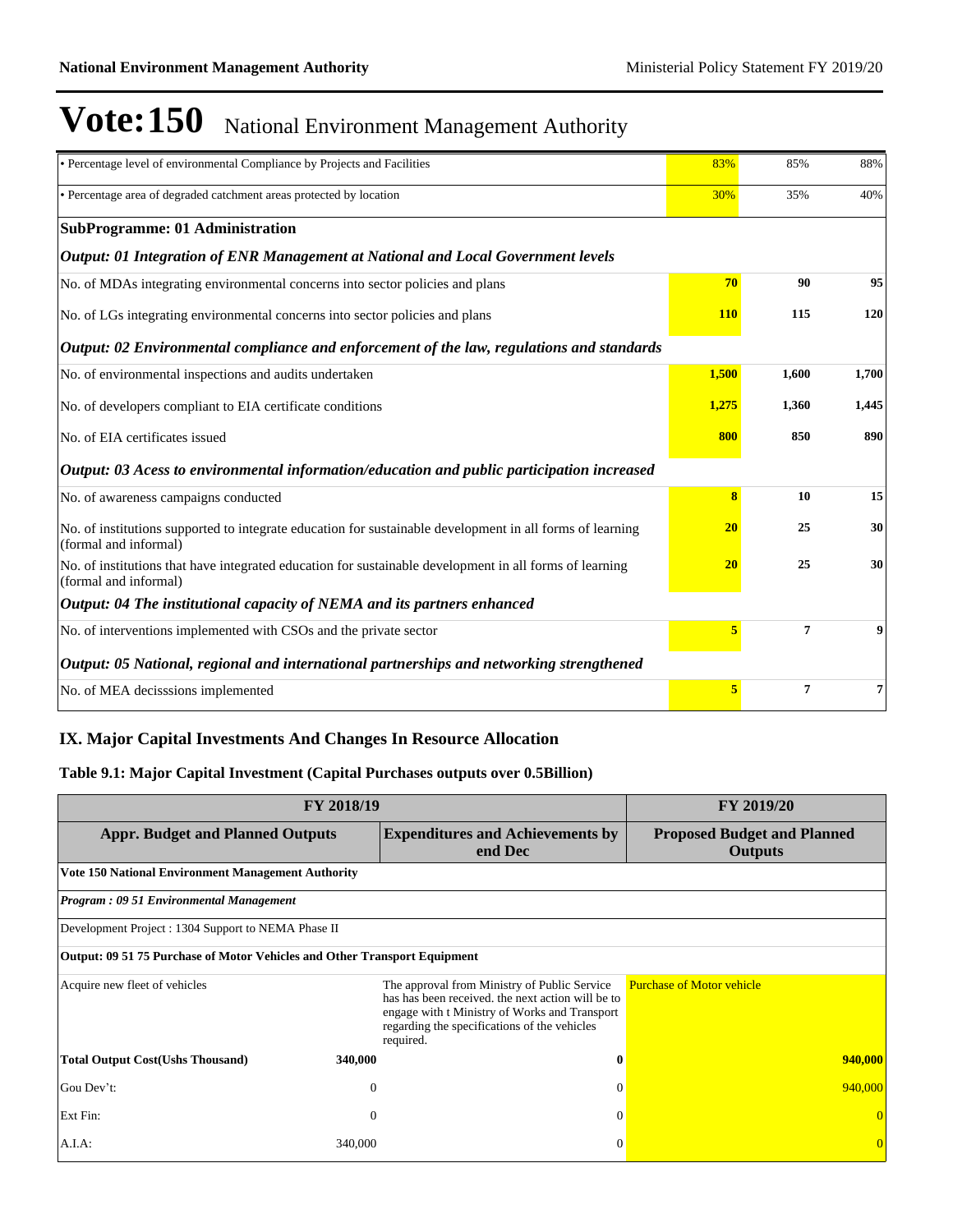### **X. Vote Challenges and Plans To Improve Performance**

#### **Vote Challenges**

Limited funding to District Local Governments. Since the environment management is a decentralized function, limited or no funding to the DLGS affect significantly the effective environmental management function.

Inadequate funding provision to undertake and support restoration initiatives.

Low environmental Literacy levels, high awareness and increased apathy tendencies in the public in respect to sustainable use and protection of the environment.

Management of electronic waste. There is increased use of electronics in Uganda, and this comes with such waste at the end life of an electronic gadget.

Management of environmental aspects of the oil and gas sector. With the discovery of oil in Uganda, and the production phase insight, management of environment management aspects of oil and gas become key. Any mis-management can be catastrophic to the environment, the economy and livelihoods of all Ugandans.

#### **Plans to improve Vote Performance**

NEMA has rolled out regional offices (Masindi, Mbarara, Lira, Mbale) to provide closer services to men and women of Uganda, who are overwhelmed given the number of DLGs, NEMA also works closely with District officials in execution of its duties.Restoration, is mainly handled through Lead Agency coordination so that lead agencies can undertake restoration of the degraded aspects of the environment they are in charge of.

NEMA is undertaking awareness and environmental literacy campaigns on environment targeting formal and non formal institutions of learning, private enterprises and the wider public through community engagements, the funding gap howebver limits the extent of such campaigns.

NEMA is working with UPDF , NITA-U and MoICT to undertake collection, this is however limited by funding to bring it to speed

NEMA is working with Lead agencies and the private sector players to ensure total compliance and avoid any misfortunes, however efforts are retarded by lack of enough

### **XI Off Budget Support**

#### **Table 11.1 Off-Budget Support by Sub-Programme**

N/A

#### **XII. Vote Cross Cutting Policy And Other Budgetary Issues**

**Table 12.1: Cross- Cutting Policy Issues**

| <b>Issue Type:</b>                  | <b>HIV/AIDS</b>                                                                                                                                                                                               |
|-------------------------------------|---------------------------------------------------------------------------------------------------------------------------------------------------------------------------------------------------------------|
| Objective:                          | Ensure that All women and men of NEMA are aware and facilitated to manage HIV/AIDS                                                                                                                            |
| <b>Issue of Concern:</b>            | Inadequate information amongst staff of NEMA a on HIV/AIDS, its prevention, management and<br>prevention of Mother to Child Transmission among others                                                         |
| <b>Planned Interventions:</b>       | 1. Ensure all staff are on a medical insurance scheme.<br>2. Sensitize staff on HIV/AIDS<br>3. Provide safe condoms in Toilets and washrooms of NEMA for staff to conveniently pick and use<br>when necessary |
| <b>Budget Allocation (Billion):</b> | 0.389                                                                                                                                                                                                         |
| Performance Indicators:             | 1. No. of staff of Medical insurance All staff<br>2. No of HIV/AIDS awareness sensions conducted 4<br>3. No of toilets with Condoms - 6                                                                       |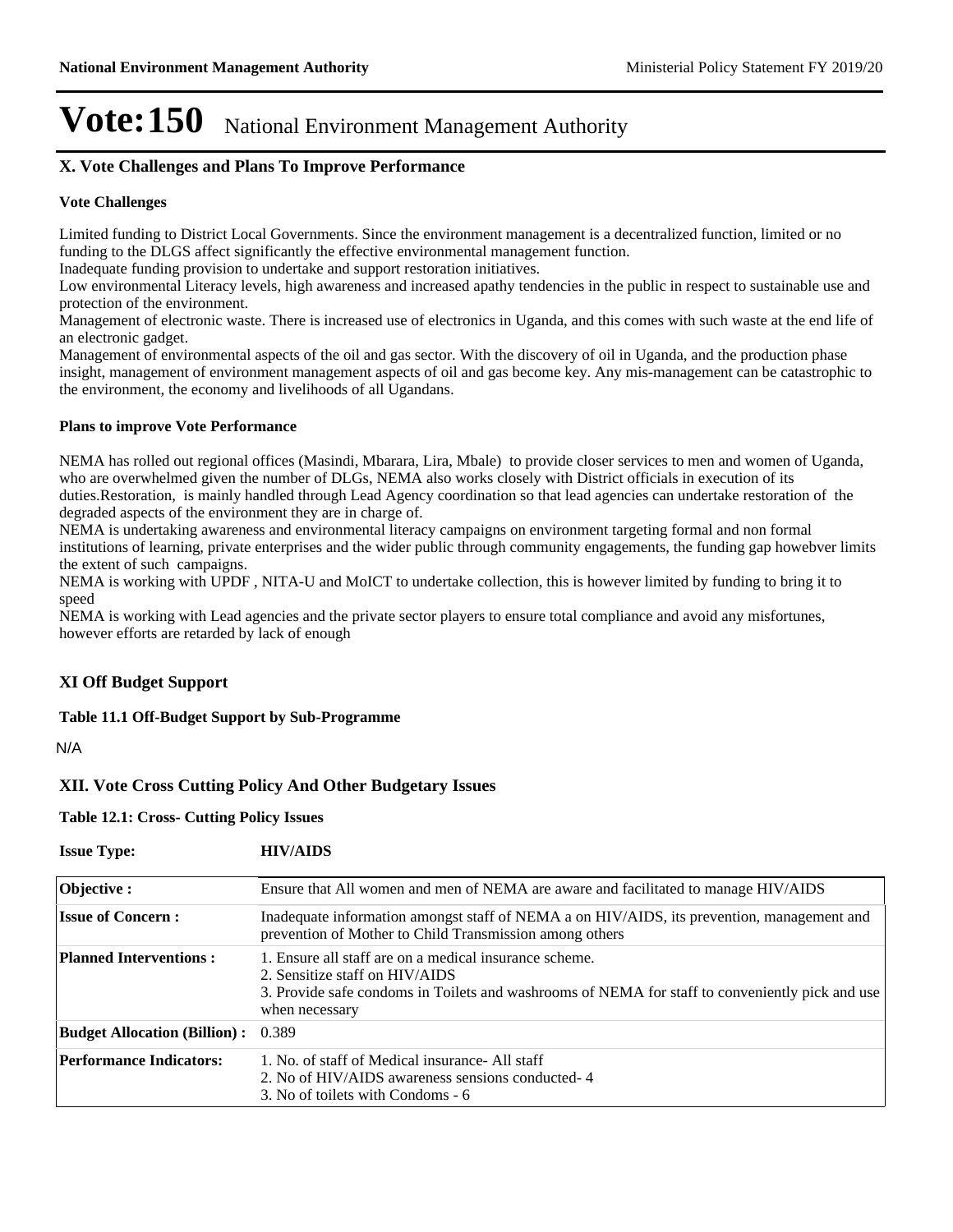| <b>Issue Type:</b>                  | Gender                                                                                                                                                   |
|-------------------------------------|----------------------------------------------------------------------------------------------------------------------------------------------------------|
| Objective:                          | Promote gender equity and equallity at NEMA, promote a zero tolerance to discrimination on the<br>basis of sex, race, religious affiliation or any other |
| <b>Issue of Concern:</b>            | Male and female staff to be treated equally irrespective of sex, re                                                                                      |
| <b>Planned Interventions:</b>       | 1. Both male and female are encouraged to take up positions in NEMA<br>2. Sensitization meetings and training should balance between men and women       |
| <b>Budget Allocation (Billion):</b> | 0.550                                                                                                                                                    |
| <b>Performance Indicators:</b>      | 1. Percentage of female staff at NEMA<br>2. Proportion of females and males, trained, sensitized, at NEMA and in activity execution                      |
| <b>Issue Type:</b>                  | <b>Enviroment</b>                                                                                                                                        |
| Objective:                          | Promote sound environment management for sustainable development and livelhoods improvement<br>for all people in Uganda                                  |
| <b>Issue of Concern:</b>            | Increased encroachment on fragile ecosystems by population and communities in UGanda                                                                     |
| <b>Planned Interventions:</b>       | 1. Undertake restoration activities<br>2. Undertake compliance monitoring and enforcement                                                                |
| <b>Budget Allocation (Billion):</b> | 5.200                                                                                                                                                    |
| <b>Performance Indicators:</b>      | 1. Area (Ha) restored by location<br>2. Number of environmental compliance and enforcement efforts undertakes                                            |

### **XIII. Personnel Information**

### **Table 13.1 Staff Establishment Analysis**

| <b>Title</b>                                                 | <b>Salary Scale</b> | <b>Number Of Approved Positions</b> | <b>Number Of Filled Positions</b> |
|--------------------------------------------------------------|---------------------|-------------------------------------|-----------------------------------|
| Deputy Executive Director                                    | E1                  |                                     |                                   |
| <b>Executive Director</b>                                    | E1                  |                                     |                                   |
| Director-District Support<br>Coordination & Public Education | E2                  |                                     |                                   |
| Director-Environmental Monitoring<br>and Compliance          | E2                  |                                     |                                   |
| Director-Finance and<br>Administration                       | E2                  |                                     |                                   |
| Director-Policy Planning and<br>Information                  | E2                  |                                     |                                   |
| Corporate Communications<br>Manager                          | E <sub>3</sub>      |                                     |                                   |
| <b>District Support Manager</b>                              | E <sub>3</sub>      |                                     |                                   |
| <b>Environmental Assessment</b><br>Manager                   | E <sub>3</sub>      |                                     | $1\vert$                          |
| Environmental Information Systems E3<br>Manager              |                     |                                     |                                   |
| <b>Finance Manager</b>                                       | E <sub>3</sub>      |                                     |                                   |
| Human Resource Manager                                       | E <sub>3</sub>      |                                     |                                   |
| Internal Monitoring and Evaluation<br>Manager                | E <sub>3</sub>      |                                     |                                   |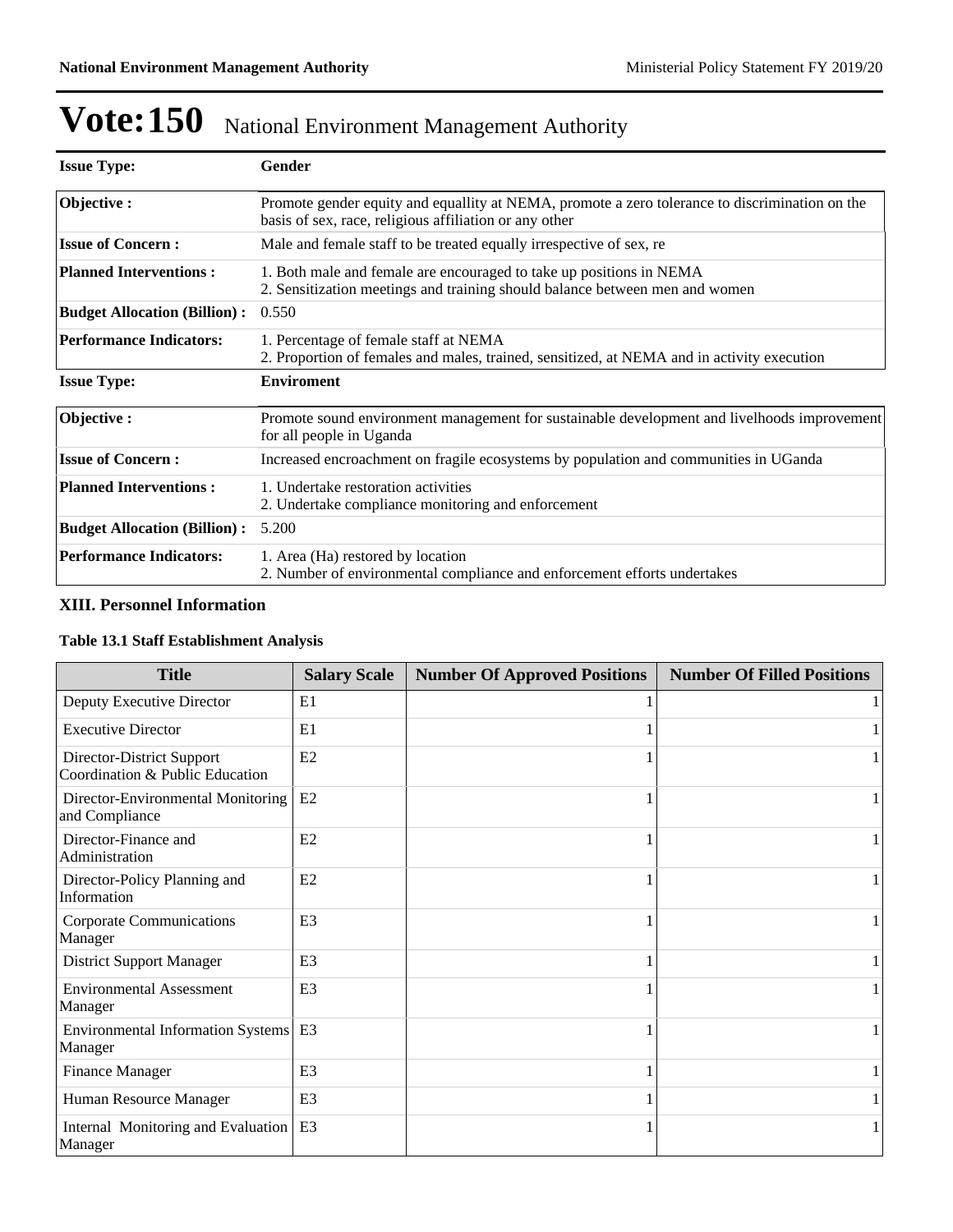| Internal Audit Manager                                                | E <sub>3</sub> |                |                  |
|-----------------------------------------------------------------------|----------------|----------------|------------------|
| Natural Resources Manager                                             | E <sub>3</sub> | 3              | 3                |
| Principal Environmental Inspector<br>(Oil & Gas)                      | E <sub>3</sub> |                |                  |
| Principal Environmental Economist                                     | E <sub>3</sub> |                | 1                |
| Principal Environmental Education<br>Coordinator                      | E <sub>3</sub> |                | 1                |
| Principal Environmental Inspector                                     | E <sub>3</sub> |                | 1                |
| Principal Officer, Lead Agency<br>Coordination                        | E <sub>3</sub> |                |                  |
| Senior Monitoring and Evaluation<br>Officer                           | E4             |                |                  |
| Senior Accountant                                                     | E <sub>4</sub> | 2              | 2                |
| Senior Administrative Officer                                         | E <sub>4</sub> |                | $\theta$         |
| Senior Environmental Assessments<br>Officer                           | E <sub>4</sub> |                | 4                |
| Senior Environmental Education<br><b>Materials Production Officer</b> | E4             |                | $\boldsymbol{0}$ |
| Senior Environmental Inspector<br>(Oil&Gas)                           | E <sub>4</sub> | 2              | $\overline{2}$   |
| Senior Environmetal Education<br>Officer                              | E4             | 2              | 1                |
| Senior GI Systems /Remote Sensing<br>Officer                          | E <sub>4</sub> | $\overline{c}$ | 2                |
| Senior Human Resource Officer                                         | E <sub>4</sub> |                |                  |
| Senior Information, Education<br>&Communications Officer              | E <sub>4</sub> |                |                  |
| Senior Internal Auditor                                               | E <sub>4</sub> | 1              | 1                |
| Senior IT Officer                                                     | E <sub>4</sub> |                |                  |
| Senior Legal Officer                                                  | E <sub>4</sub> | 2              | 2                |
| Senior Librarian                                                      | E <sub>4</sub> |                | 1                |
| Senior Procurement Officer                                            | E <sub>4</sub> |                |                  |
| Senior Public Relations Officer                                       | E <sub>4</sub> |                |                  |
| Senior Research Coordinator                                           | E <sub>4</sub> |                | 1                |
| Accountant                                                            | E <sub>5</sub> | 3              | 3                |
| Administrative Officer                                                | E <sub>5</sub> |                |                  |
| <b>District Support Officer</b>                                       | E <sub>5</sub> | 2              | 2                |
| <b>Environment Inspector (Community</b><br>Affairs)                   | E <sub>5</sub> |                | 1                |
| <b>Environmental Assessments Officer</b>                              | E <sub>5</sub> | 2              |                  |
| <b>Environmental Education Officer</b>                                | E <sub>5</sub> |                | 0                |
| <b>Environmental Inspector</b><br>(Laboratory)                        | E <sub>5</sub> |                |                  |